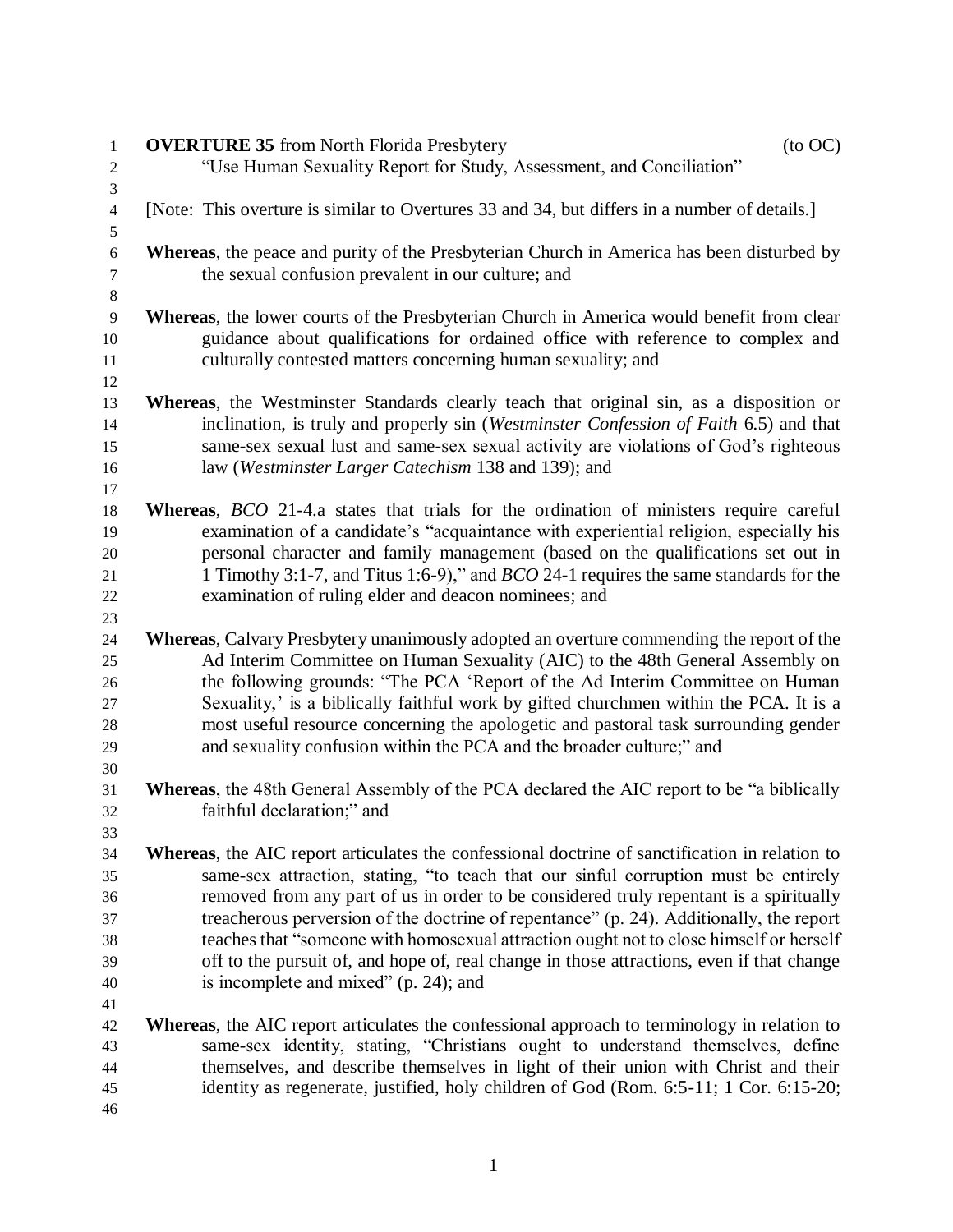Eph. 2:1-10). To juxtapose identities rooted in sinful desires alongside the term "Christian" is inconsistent with Biblical language and undermines the spiritual reality that we are new creations in Christ (2 Cor. 5:17)" (pp. 11-12); and

 **Whereas**, the AIC report articulates that "it is generally unwise to use the language of gay Christian" due to the dynamic and diverse uses of the term "gay" in our cultural discourse (p. 30); and

- **Whereas**, the AIC report also recognizes "a difference between speaking about a phenomenological facet of a person's sin-stained reality and employing the language of sinful desires as a personal identity marker" (p. 11) and that some faithful believers employ the terminology of "gay" merely to describe their sexual attractions without any "intention to make a definitive statement about identity" (p. 30); and
- **Whereas**, the AIC report concludes that on the use of the terms "gay" and "gay Christian" that "we would do well to seek understanding before imparting advice. In practical and plain terms, the issue of terminology is more likely a matter for shepherding in wisdom, and not in itself grounds for discipline" (p. 30); and
- **Whereas**, the AIC report articulates the confessional approach to sexual orientation in relation to same-sex attraction, stating, "Insofar as the term orientation is used descriptively to articulate a particular set of experiences, namely the persistent and predominant sexual attractions of an individual, it can remain useful as a way of classifying those experiences in contrast to the experiences of the majority of other people. However, insofar as the term orientation carries with it a set of assumptions about the nature of that experience that is unbiblical (e.g., overemphasized rigidity, its normativity, etc.), then the terminology may require qualification or even rejection in some circumstances" (pp. 30-31); and
- **Whereas**, the AIC sets clear boundaries for ordained office in the PCA, stating, "Insofar as such persons display the requisite Christian maturity, we do not consider this sin struggle automatically to disqualify someone for leadership in the church (1 Cor. 6:9- 11; 1 Tim. 3:1-7; Titus 1:6-9; 2 Pet. 1:3-11)" (p. 31); and
- **Whereas**, Westminster Larger Catechism 144 explicitly states: "The duties required in the ninth commandment are, the preserving and promoting of truth between man and man, and the good name of our neighbor, as well as our own; appearing and standing for the truth; and from the heart, sincerely, freely, clearly, and fully, speaking the truth, and only the truth, in matters of judgment and justice, and in all other things whatsoever; a charitable esteem of our neighbors; loving, desiring, and rejoicing in their good name; sorrowing for, and covering of their infirmities; freely acknowledging of their gifts and graces, defending their innocency; a ready receiving of a good report, and unwillingness to admit of an evil report, concerning them; discouraging tale-bearers, flatterers, and slanderers;" and Westminster Larger Catechism 145 states: "The sins forbidden in the ninth commandment are, all prejudicing the truth, and the good name of our neighbors, as well as our own, especially in public judicature; giving false